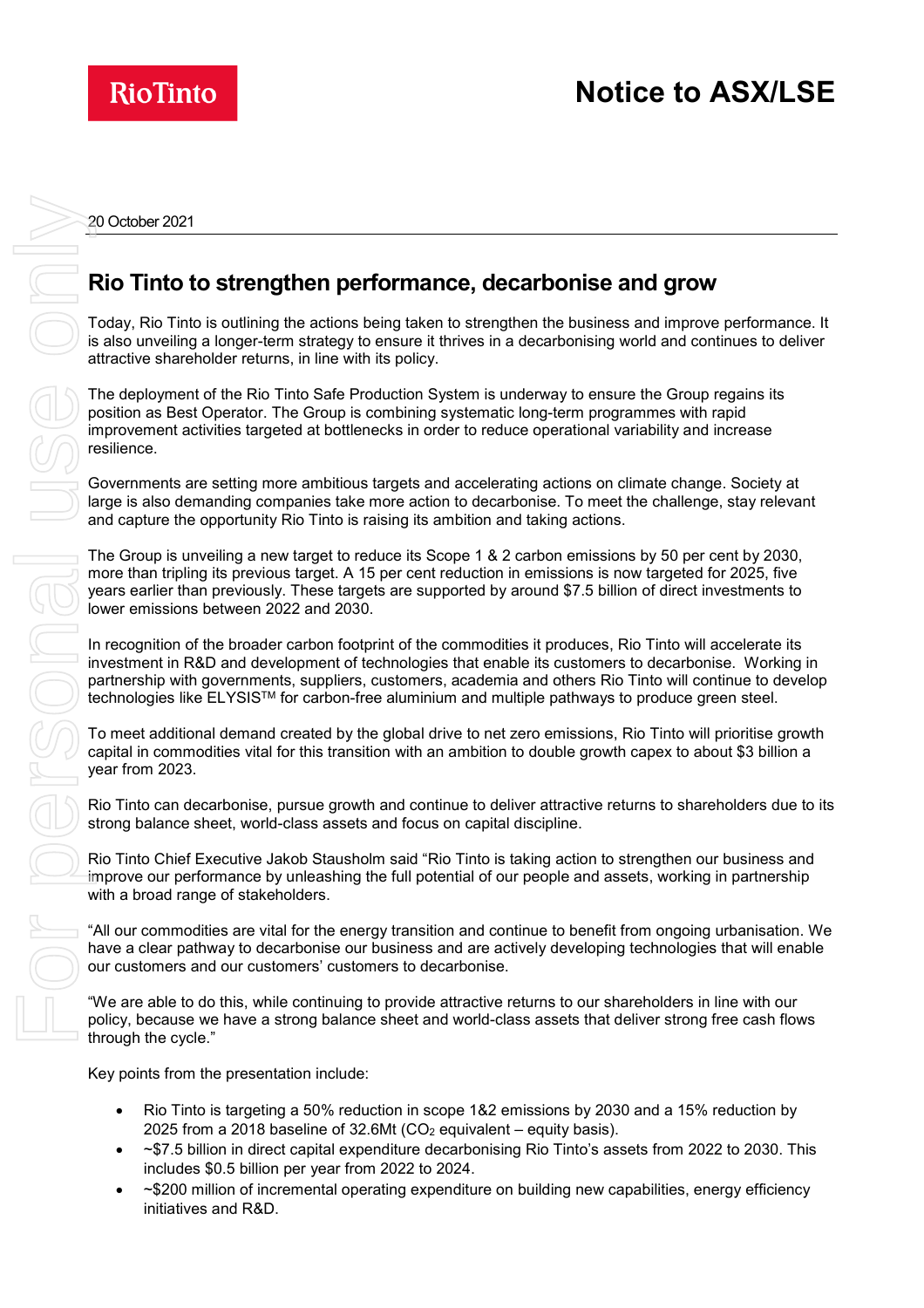• Overall capital guidance of ~\$7.5 billion in 2021 (unchanged), ~\$8 billion in 2022 (previously ~\$7.5 billion) and an ambition to spend between \$9 billion and \$10 billion per year in 2023 and 2024. This includes sustaining capital of ~\$3.5 billion a year (previously \$3.0-3.5 billion), of which \$1.5 billion a year relates to Pilbara Iron Ore.

#### **Iron ore**

- Medium-term Pilbara iron ore system capacity of between 345 million and 360 million tonnes per year (on a  $100\%$  basis)<sup>1</sup>.
- Decarbonisation of the Pilbara will be accelerated by targeting the rapid deployment of 1GW of wind and solar power, replacing natural gas power for plant and infrastructure and supporting early electrification of mining equipment.
- Full electrification of our Pilbara system, including all trucks, mobile equipment and rail operations, will require further gigawatt-scale renewable deployment and advances in fleet technologies.
- Options to provide a greener steelmaking pathway for Pilbara iron ore are being investigated, including with biomass and hydrogen.

#### **Aluminium**

- Rio Tinto Aluminium is the most profitable integrated aluminium business with an advantaged position in renewable energy.
- Options are progressing to switch the Boyne Island and Tomago smelters in Australia to renewable energy, which will require an estimated ~5GW (equity basis) of solar and wind power, along with a robust firming solution.
- A potential attractive structural change in the aluminium market driven by continued demand growth and supply-side constraints including ongoing pressures on fossil-fuel sourced energy.
- Development of ELYSIS™ to eliminate carbon emissions from the smelting process is progressing, with commercial scale technology on track for 2024.

<sup>1</sup> Medium-term defined as upon completion of the next tranche of new replacement mines, including Western Range, Bedded Hill Top and Hope Downs 2 and Brockman Syncline 1 to reach and sustain the upper end of the range on capacity. These mines are expected